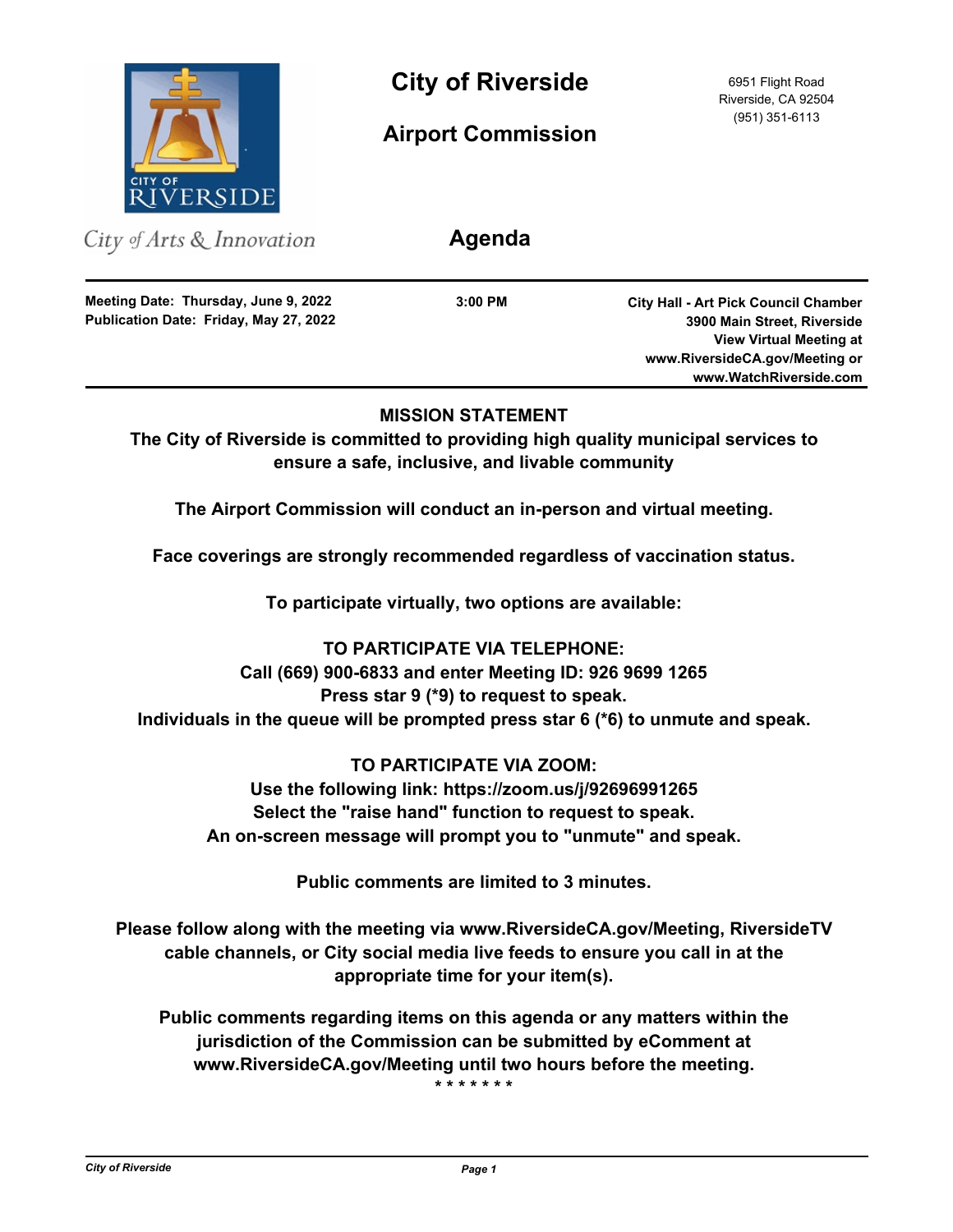**Pursuant to the City Council Meeting Rules adopted by Resolution No. 23618, members of all Boards and Commissions and the public are reminded that they must preserve order and decorum throughout the meeting. In that regard, members of all Boards and Commissions, as well as the public participants are advised that any delay or disruption in the proceedings or a refusal to obey the orders of the City Council, Boards and commissions, or their presiding officer constitutes a violation of these rules.**

**The City of Riverside is committed to fostering a respectful workplace that requires all employees and external stakeholders to embrace a culture of transparency and inclusivity. This includes acceptable behavior from everyone; a workplace that provides dignity, respect, and civility to our employees, customers, and the public they serve. City meetings should be a place where all members of our community feel safe and comfortable to participate. While there could be a high level of emotion associated with topics on this agenda, the City would like to set the expectation that all members of the public use language appropriate to a collaborative, professional, and respectful public environment.**

**The City is resolute in its commitment to eliminate any form of harassment, discrimination, or retaliation in the workplace. The City maintains a zero-tolerance policy for harassment, discrimination, and retaliation in compliance with new harassment and discrimination laws.**

**\* \* \* \* \* \* \***

LISTENING ASSISTIVE DEVISES are available for the hearing impaired. The City of *Riverside wishes to make all of its public meetings accessible to the public. Upon request, this agenda will be made available in appropriate alternative formats to persons with disabilities, as required by 42 U.S.C. §12132 of the Americans with Disabilities Act of 1990. Any person with a disability who requires a modification or accommodation in order to participate in a meeting should direct such request to the City's ADA Coordinator at (951) 826-5427 at least 72 hours before the meeting, if possible. TTY users call 7-1-1 for telecommunications relay services (TRS).*

*Agenda related writings or documents provided to the Commission are available for public inspection at www.RiversideCA.gov/Meeting and in the binder located at the entrance of the meeting room.*

*PLEASE NOTE--The numerical order of items on this agenda is for convenience of reference. Items may be taken out of order upon request of the Commission Members.*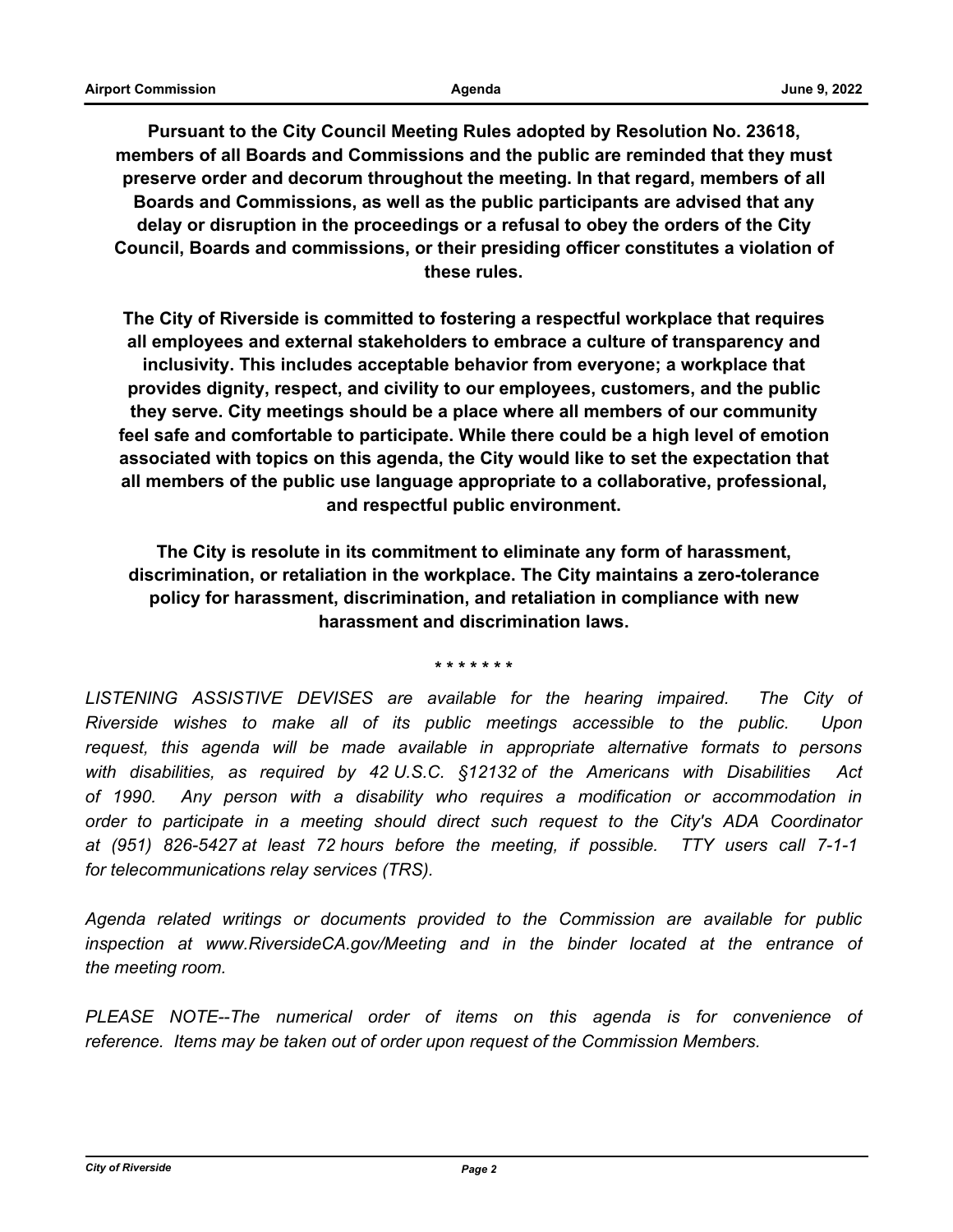## 3 P.M.

CHAIRPERSON CALLS MEETING TO ORDER

PLEDGE OF ALLEGIANCE TO THE FLAG

SECRETARY CALLS ROLL

## ELECTION

1 Election of Officers 2022-2023

*Attachments:* [Report](http://riversideca.legistar.com/gateway.aspx?M=F&ID=776ec0d4-b00a-4f82-a9ba-2fa9b0d9c1ec.docx)

# PUBLIC COMMENT

*Audience participation is encouraged. Public comments are limited to 3 minutes.*

2 Public Comment Period - To comment on any matters within the jurisdiction of the Airport Commission, you are invited to participate in person or call at (669) 900-6833 and enter Meeting ID: 926 9699 1265. Press \*9 to be placed in the queue to speak. Individuals in the queue will be prompted to unmute by pressing \*6 when you are ready to speak. To participate via ZOOM, use the following link: https://zoom.us/j/92696991265, select the "raise hand" function to request to speak. An on-screen message will

prompt you to "unmute" and speak - Individual audience participation is limited to 3 minutes.

#### CONSENT CALENDAR

All matters listed under the CONSENT CALENDAR are considered routine by the Airport *Commission and may be enacted by one motion in the form listed below. There will be no separate discussion of these items unless, before the Airport Commission votes on the motion to adopt, Members of the Airport Commission or staff, request specific items*  be removed from the Consent Calendar for separate action. Removed consent items will *be discussed immediately after adoption of the balance of the Consent Calendar.*

3 Minutes from November 18, 2021, January 13, February 10, March 10 and April 14, 2022

**[Minutes](http://riversideca.legistar.com/gateway.aspx?M=F&ID=273e3bd1-008e-4a34-bb71-c69f65afb63a.docx)** [AC Minutes 1-13-22 \(1\)](http://riversideca.legistar.com/gateway.aspx?M=F&ID=15e0b8f9-6b8d-42e3-b20e-41247e83811d.pdf) [AC Minutes 2-10-22](http://riversideca.legistar.com/gateway.aspx?M=F&ID=f1d49c42-f6e3-4cb1-a93b-36c000370a52.pdf) [AC Minutes 3-10-22](http://riversideca.legistar.com/gateway.aspx?M=F&ID=ada56704-cbdc-4ed6-a4eb-f9ad7c9d03a0.pdf) [4-14-2022 AC Minutes](http://riversideca.legistar.com/gateway.aspx?M=F&ID=7bbb56ff-fb7f-471c-9221-f80dc36f5039.docx) *Attachments:*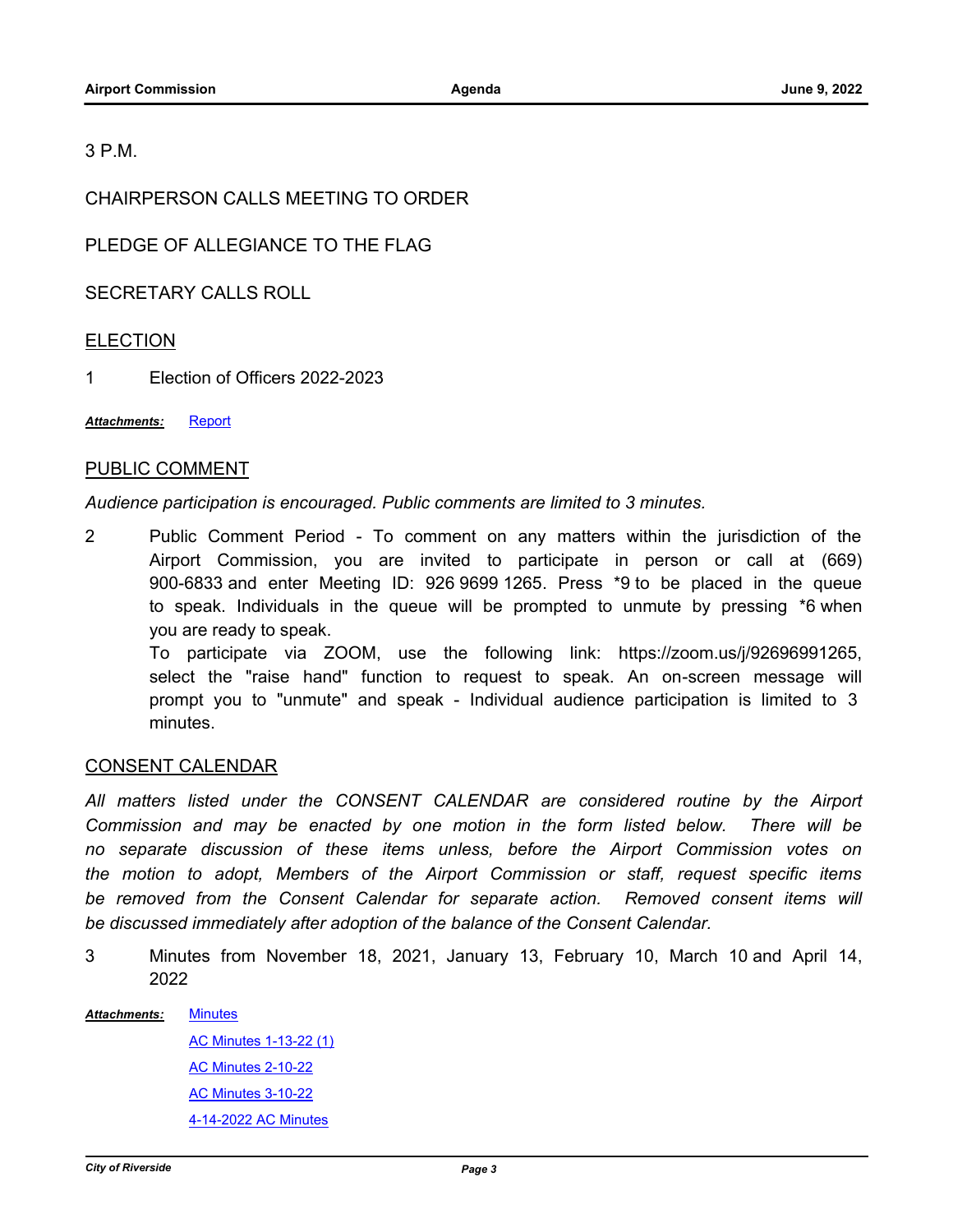# DISCUSSION CALENDAR

*Audience participation is encouraged. Public comments are limited to 3 minutes. Via phone: press \*9 to be placed in the queue to speak when the discussion item is called. Via Zoom: select the "raise hand" function to request to speak. An on-screen message will prompt you to "unmute" and speak.*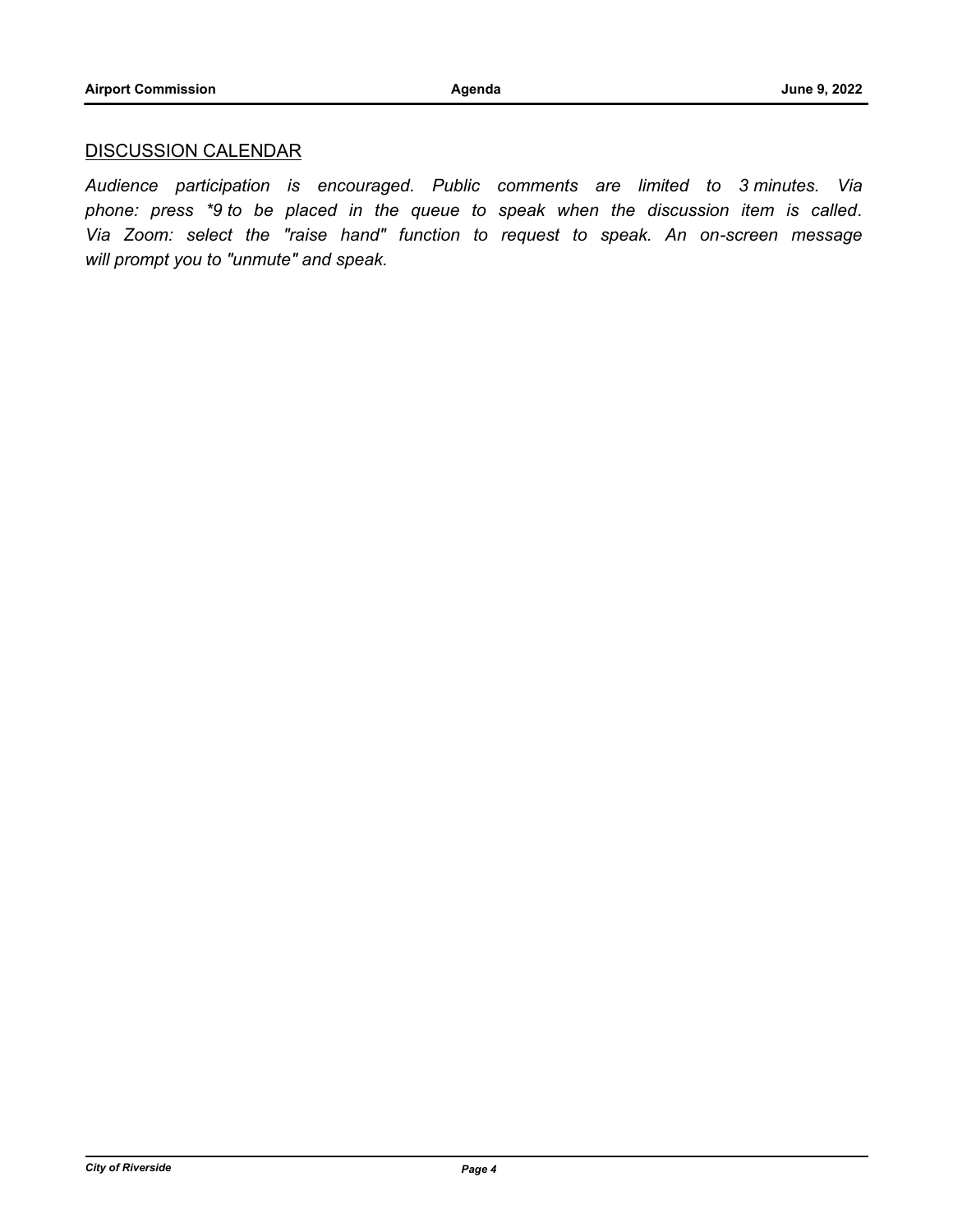4 Absence from Airport Commission meeting on January 13, February 10, and April 14, 2022, of Commissioner Al Contreras

*Attachments:* [Report](http://riversideca.legistar.com/gateway.aspx?M=F&ID=8b5402bc-58f8-41d3-ab43-8371a0954716.docx)

5 Absence from Airport Commission meeting on November 18, 2021 and January 13, 2022, of Commissioner Herman Greene

*Attachments:* [Report](http://riversideca.legistar.com/gateway.aspx?M=F&ID=4e31d293-515d-4f6e-a7e1-b912b07f34fe.docx)

6 Absence from Airport Commission meeting on February 10, 2022 and April 14, 2022, of Commissioner Robert Randleman

*Attachments:* [Report](http://riversideca.legistar.com/gateway.aspx?M=F&ID=a190b265-92d0-43e7-a84c-045d9bc9a464.docx)

7 Absence from Airport Commission meeting on April 14, 2022, of Commissioner Eden Bloch

*Attachments:* [absence report- AC](http://riversideca.legistar.com/gateway.aspx?M=F&ID=449d5a74-aa67-4393-bed5-771c2a762271.docx)

- 8 Annual review of Code of Ethics and Conduct for elected officials and members of appointed boards, commissions, and committees to provide recommended changes to Board of Ethics
- [Report](http://riversideca.legistar.com/gateway.aspx?M=F&ID=1d3bfaf5-b009-485c-93a6-36a3e30c8ca0.docx) *Attachments:*

[RMC Chapter 2.78](http://riversideca.legistar.com/gateway.aspx?M=F&ID=d51ef85f-9067-419f-a69b-95cf5534fc3c.pdf)

9 Airport Leasing Program update for City-owned property at Riverside Municipal Airport

**[Report](http://riversideca.legistar.com/gateway.aspx?M=F&ID=01cd0557-82cd-4af1-9f5c-07a825fa819f.docx)** *Attachments:*

[Rate Sheet](http://riversideca.legistar.com/gateway.aspx?M=F&ID=052cbfb1-da56-4d2d-9e46-91cc8a76889d.docx)

**[Presentation](http://riversideca.legistar.com/gateway.aspx?M=F&ID=6c2337e7-be72-4c49-8fb1-c75db53dc97a.pdf)** 

10 Proposed update to the City of Riverside Municipal Code - Title 12 - Airport Rules and Regulations.

[Report](http://riversideca.legistar.com/gateway.aspx?M=F&ID=7d10e24b-fec4-4dd4-8b22-312652aa1de7.docx) *Attachments:*

[Title 12](http://riversideca.legistar.com/gateway.aspx?M=F&ID=ae8c829d-8049-4262-be53-e036272c83a2.doc)

**[Presentation](http://riversideca.legistar.com/gateway.aspx?M=F&ID=759c9f3f-323a-446c-b690-23f63060ad60.pdf)** 

11 Report on Riverside Municipal Airport operations and activities for the period of July 2021 to April 2022

**[Report](http://riversideca.legistar.com/gateway.aspx?M=F&ID=ccc0aac2-2a51-4beb-b6f5-517927de759b.docx)** *Attachments:*

**[Presentation](http://riversideca.legistar.com/gateway.aspx?M=F&ID=508463c6-fcfd-4466-914c-0a577853b27a.pdf)** 

#### COMMUNICATIONS